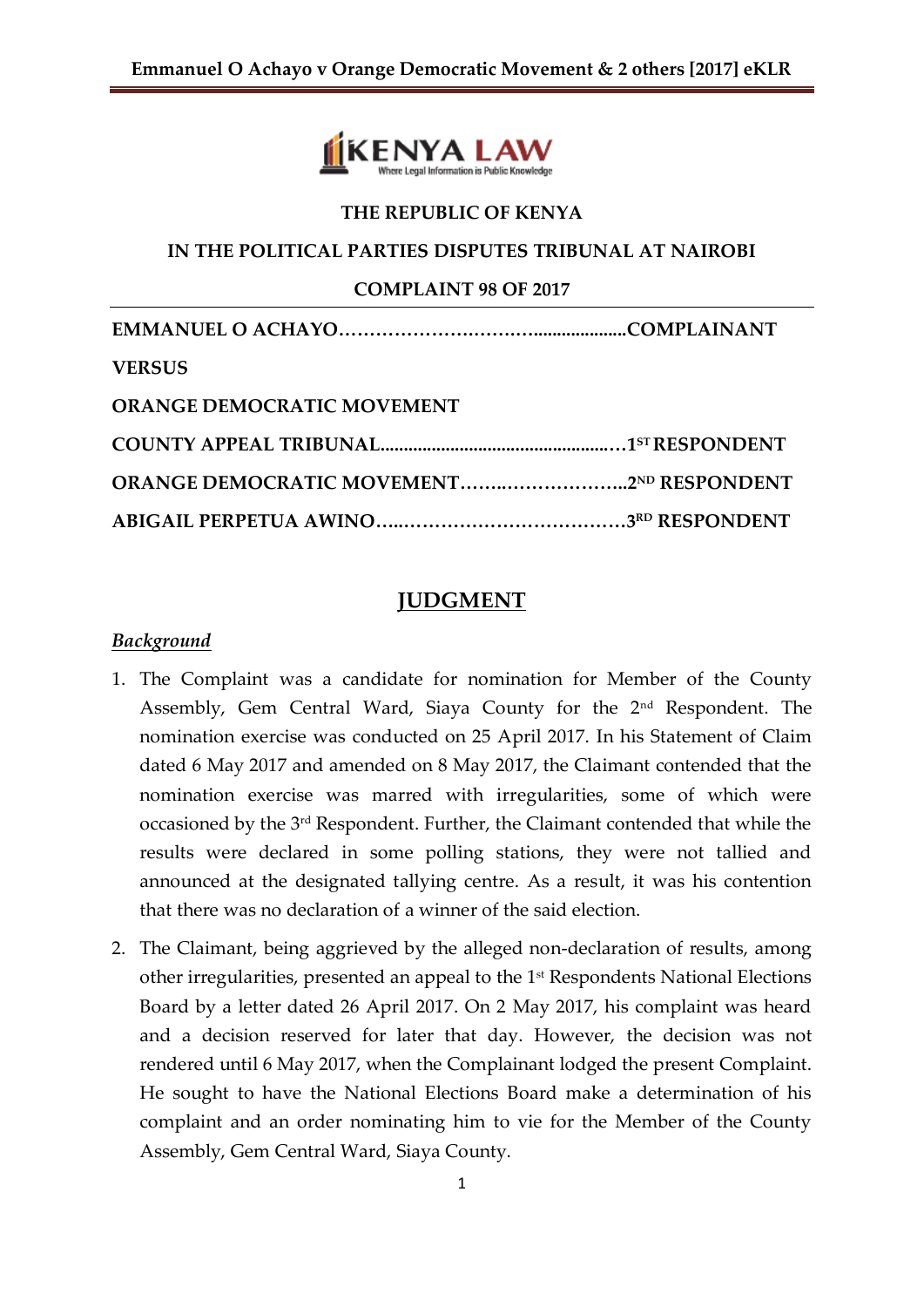- 3. On 6 May 2017, the Complainant was served with the decision of the Siaya County Appeals Tribunal (hereinafter IDRM) dismissing his appeal on the basis that no evidence of the irregularities alleged by the Claimant had been adduced. He was granted leave to amend his statement of claim. At the hearing of the Complaint on 9 May 2017, the Claimant maintained that the nomination exercise had been marred with irregularities and no official results were ever declared. The Claimant relied on the affidavit of Isaac Poka, a presiding officer, to the effect that no results were ever declared. Further, the Claimant contended that the decision of the IDRM was issued in violation of party nomination rules, which required decisions to be issued within 48 hours of the appeal.
- 4. The 1st and 2nd Respondents were not represented at the hearing. Mr K'Opot for the 3rd Respondents asserted that the complaint contained unsubstantiated allegations. He maintained that the IDRM decision did not find irregularities to have occurred and that the Claimant had not presented any new material to justify altering the IDRM finding.
- 5. Mr K'Opot further asserted that the Claimant could not be declared the winner solely based on his tallies as these results were not confirmed by any Returning Officer or Presiding Officer. In any event, Mr Poka, who had averred that results had not been announced at the tallying centre, was not responsible for such declaration as he, being a presiding officer, was only responsible for results at the polling station.

# *Issue for Determination*

6. It is not contested that a nomination exercise was conducted for MCA seat, Gem Central Ward, Siaya County. It is also uncontested that there was an IDRM process, resulting in a decision dated 6 May 2017, dismissing the Claimant's appeal. It seems to us that only one issue falls for determination: whether the decision dated 6 May upholding the 3rd Respondent's nomination should be upheld.

# *Analysis*

7. The Claimant has prayed that the IDRM decision be set aside and the nomination certificate issued to him. The allegation of non-declaration of results, on the basis of which the Claimant lodged this Complaint, was heard and determined by the Siaya County Appeals Tribunal. The  $1<sup>st</sup>$  and  $2<sup>nd</sup>$  Respondents did not appear at the hearing of the matter, neither did they file a response to the allegations of